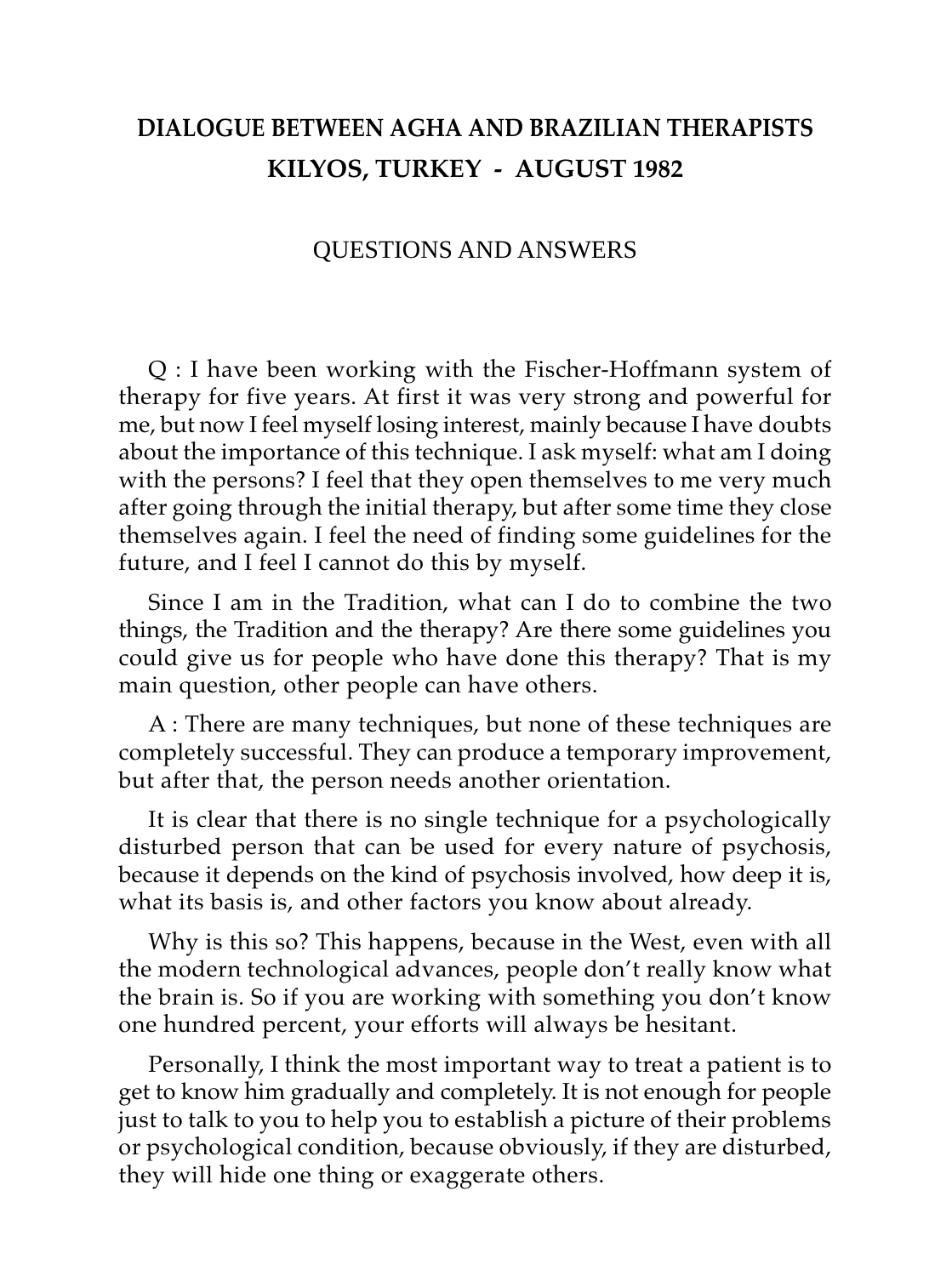At that point the picture you get is out of focus. If you then work on that picture or focus, on what basis are you working? On this or on that? You have to begin by saying: "I want to make a picture of this person." And then you ask yourself "In order to make it, what do I need? Let's say that I need "the colour of the eyes, the hair, the lips, the angle of the nose, the shape of the bones" in order to make this picture.

The patient or client doesn't have to tell you: "My hair is red" because you can already see its colour. If he wants to say "It is red" when it is black, you say "Okay, it's red" while still placing the right colour in your own mind's picture. So little by little, you come to know the person completely.

You get to know him with some detachment. You have to be able to look at him with a certain objectivity, because it might even be dangerous to get yourself too much involved with his or her problems. You simply get to know the person.

There is one thing you have to extract from the Tradition that doesn't exist in western psychotherapy, and you have to introduce it very carefully into your therapy, at the right moment and in the right quantity.

What is that magic ingredient? Does it exist in Freud, Jung, Adler, Reich or any other therapy? It doesn't, maybe because these people thought it wasn't important enough. They couldn't perceive any usefulness for this thing. Maybe they didn't know how to use it or perhaps they were afraid of it. It's a simple thing which is actually the difference between life and death: it's a quality called love.

In none of the therapies in the West do you ever find some indication of the how and why or use of love. I don't know why such an important component was left aside. I think it's due to the fact that it can't be scientifically controlled: they cannot turn it into their slave. Since you cannot use it incorrectly, people would have to use it correctly or not use it at all. So they decided not to use it.

I think the basis of any therapy at all is 50% love and 50% understanding of the person. If you put those two ingredients together, you will automatically develop a sound attitude and technique towards the person and towards his or her problems. For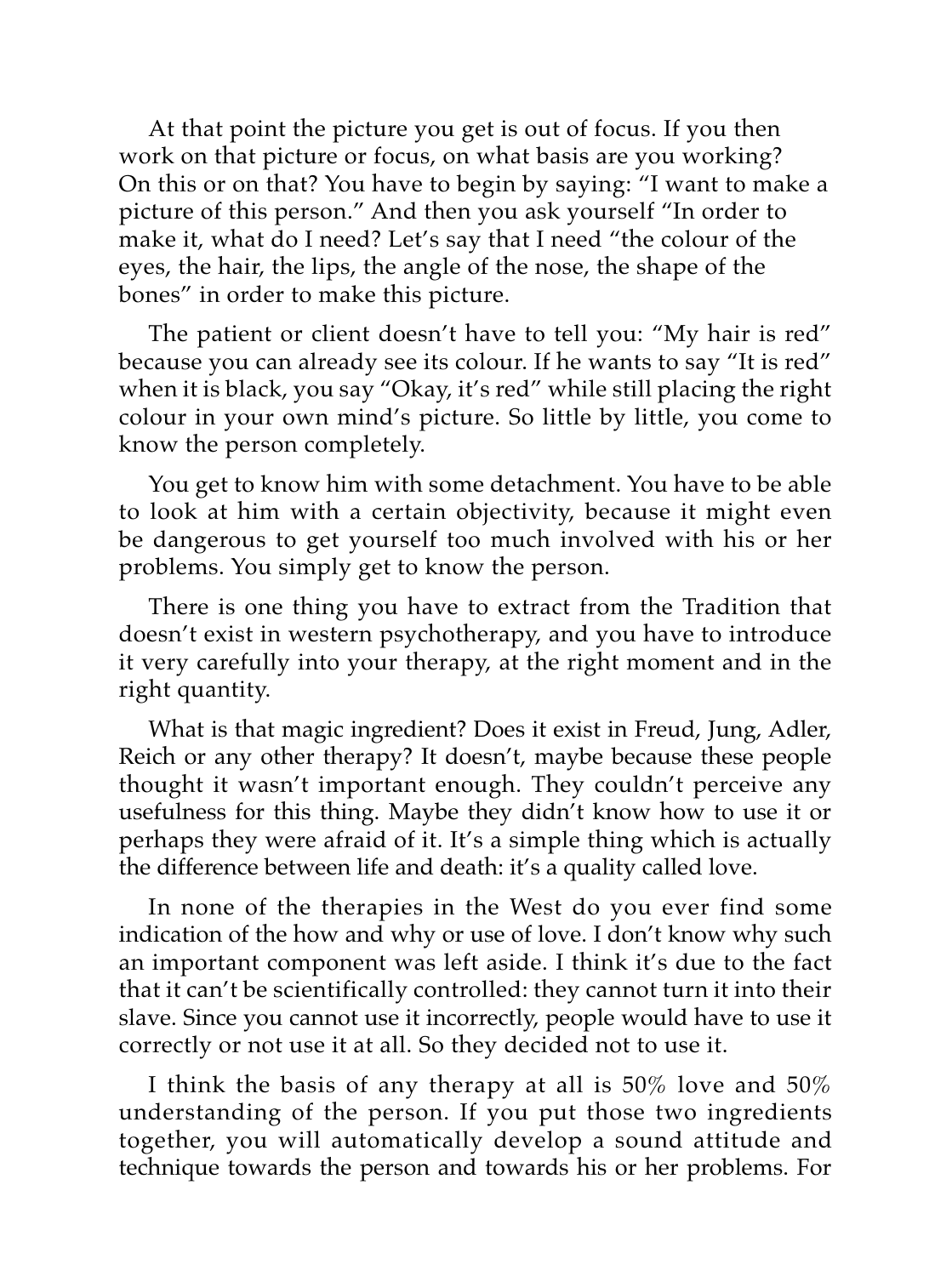me, this love is the absent factor in western psychological thought.

If you include it, you will be able to make it work for you and for the client. By this, I mean that you can in fact use it, by saying to yourself "Yes I can do it"; if only because I am saying to you that you can.

Since the Tradition is not a democracy, I am able to say this. Love is something that either works or doesn't.

Q : How can we get to know a person?

A : You begin by using the classical kind of psychological or psychiatric interview, in other words the semi-medical situation. The person is lying there, someone is taking notes, and the questions you need to put should be changed in their shape so they can be accepted by the person as conversation. This means you can meet your clients in a restaurant, a coffee shop, or in a night-club. You can walk with them by the river and talk. It is a good idea to begin by breaking the classical situation of white jacket, stethoscope and writing pad.

Secondly, after talking with them, find some topics about which you can both talk; it may be hunting, fishing, books, travel or anything at all. Let them talk about those subjects.

Afterwards, enhance your own enthusiasm about the subject, talking a lot about it, taking them to whatever point you want, in order to fill in the gaps in your picture. Part of your ability must be how you do this, how you lead them. By those means, you get at their picture and complete it.

Then you think: "This or that area is still blank"; you then mobilize the enthusiasm of your client for fishing or whatever else you are talking about, leading him towards the gaps.

It may take you several different efforts to fill in those gaps, so do not expect to arrive there suddenly, by a jump. A restraint or shutting down on the part of the person may occur, and if he notices you are taking him to that area, it may produce a negative effect. He may then retract himself, and if you notice any symptom of closing on his part, leave the subject aside and try it again later, in some other place or in a different context.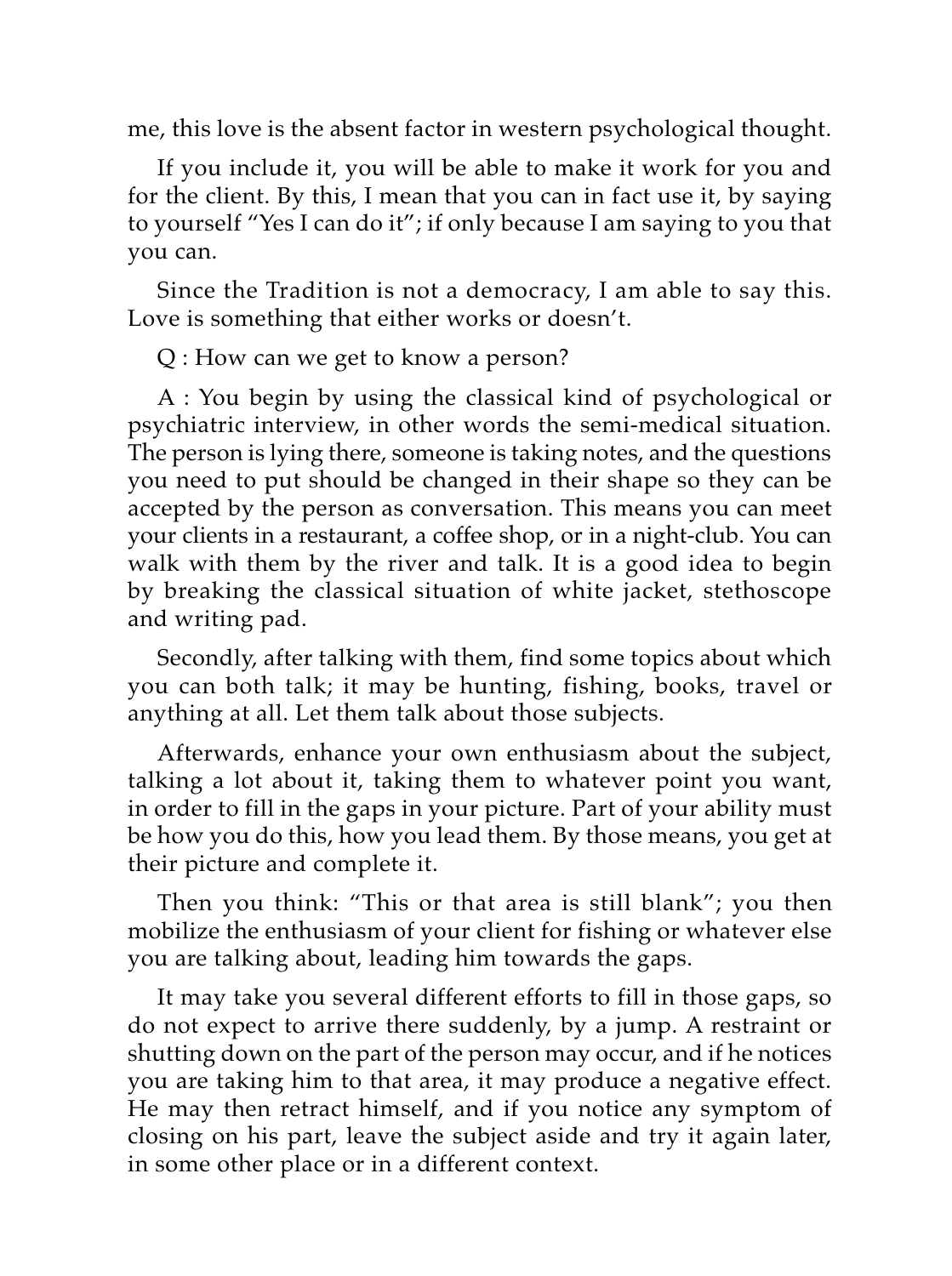Again, that is the only way to do it. There is no fast way of filling in this picture. But I repeat, this picture is drawn objectively, by keeping a distance, and not subjectively.

Q : Knowing how to carry out our therapy technique is very important. We were trained to do it and we have been successful, because the technique is very powerful, but my problem now is to carry the therapy forward with the person after they have successfully finished the initial part of their therapy. They have newly-open hearts and want something more: what can one do with them?

A : You can't decide 100% that this person has finished the therapy.

Q : As far as the technique goes?

 A : As far as the technique goes, you can apply something new. If you conclude that the technique has reached a point where you can stop, obviously you will not simply abandon the person. What you have to do is keep in touch. Then you have to give them something else.

Q : That's the point.

 A : Well, I know what I would give them, it would be the Sufi Tradition, but sometimes it's hard to do because their various conditionings make it difficult. The religious, social, sexual, political, economical or any other conditionings make it difficult for them to begin studies in the Tradition at the point from which they should be starting. I would tell them this in any way I can.

Actually, I don't know of any better thing to help them. Which means this: if I apply a little thought, I can change a fuse, fix a tyre, command an army division or teach the Tradition. So my abilities are limited.

What I would suggest is the following: as Miguel did in Argentina, perhaps you can translate a book of the Tradition into Portuguese and give it to be read by people. You can also, as some people do in the West, place them in the hands of the Church. If that produces a deep and constant effect on them, why not?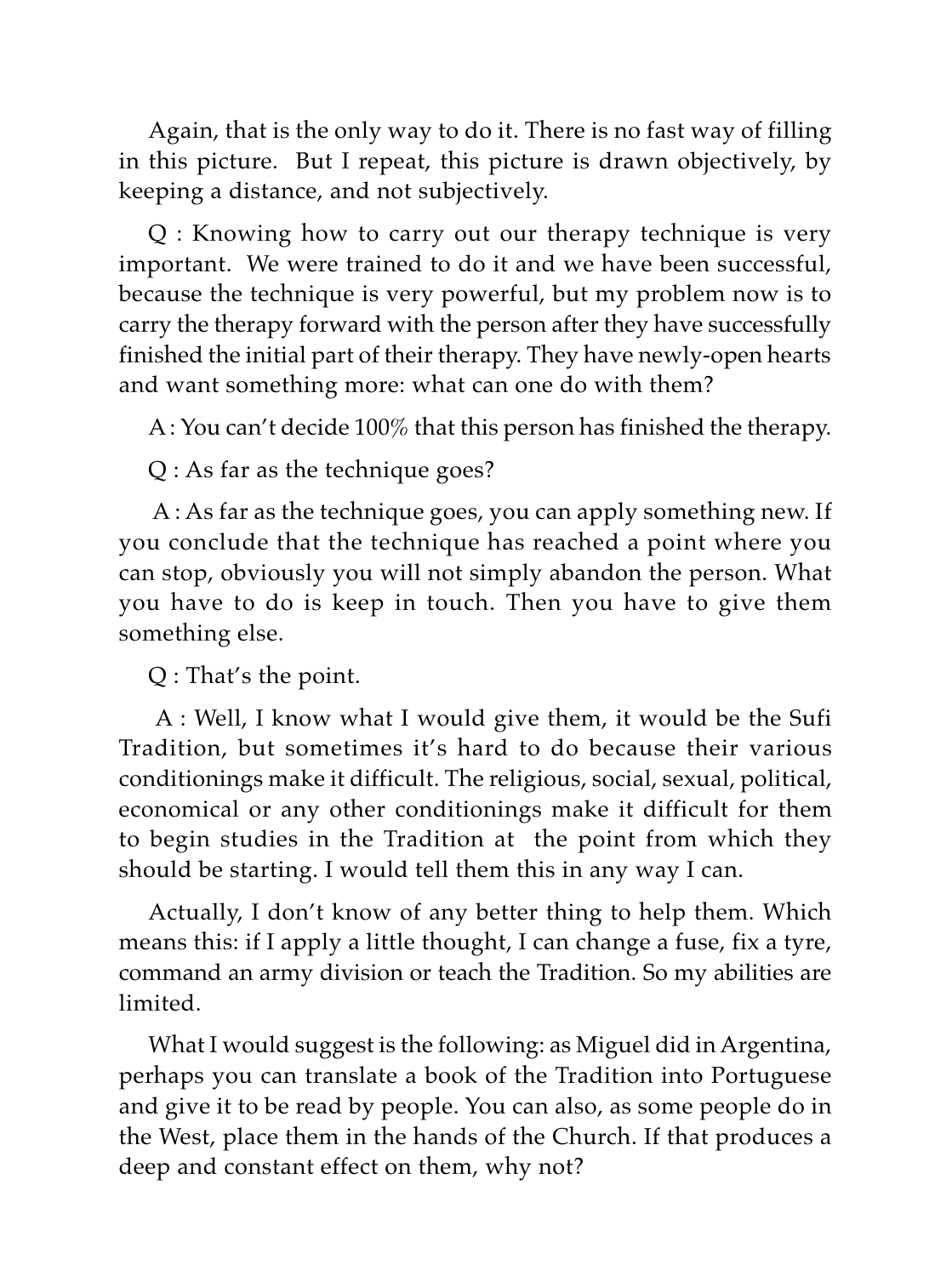Q : I am going to ask you a wide personal question. I have been trying for three years to write you a letter to get an answer to a question I will put to you now. I am a psychiatrist and I do my work in an efficient way, but I don't find happiness inside myself doing my work. That is my only question, and I would like to have your help.

A : Well, my help is always available, and if you couldn't write to me for three years, I can give you a stamp if you want, as long as the letter is not written in Portuguese.

I think that any dissatisfaction you have in your work is understandable. This is perhaps because you criticize yourself, and from your own critical point of view, your work is not good enough.

So I suggest to you that you introduce some things from the Tradition into your work and, as far as possible, into your treatment, and I believe you'll get more satisfaction because you will have better action and a bigger percentage of success than is the case now.

But don't wait three years to write me, because remember, a letter takes less than three weeks to arrive, so it will take three years and three weeks for each letter to get to me, and I can become neurotic waiting for it.

Q : You know Agha, one thing. I myself have solved my own problem about working with my therapy and being in the Tradition, but I am sure that sometimes there have been delicate situations involving using elements of the Tradition in our work. From what you say, I think one can wrongly use elements of the Tradition in what we do. How can they be introduced?

A : You introduce them through publications, through old stories of the Tradition such as the Nasrudin tales, and through other people. Or else you use what you have learnt from the Tradition in your work.

I can't tell you to do things you don't know how to do. If you know a subject well, you change it into a familiar and useful tool, and you can use it as you feel, gently or sternly. I repeat again, you have to evaluate the person and you have to judge his capacity to use the information you are giving him, so that there is a feedback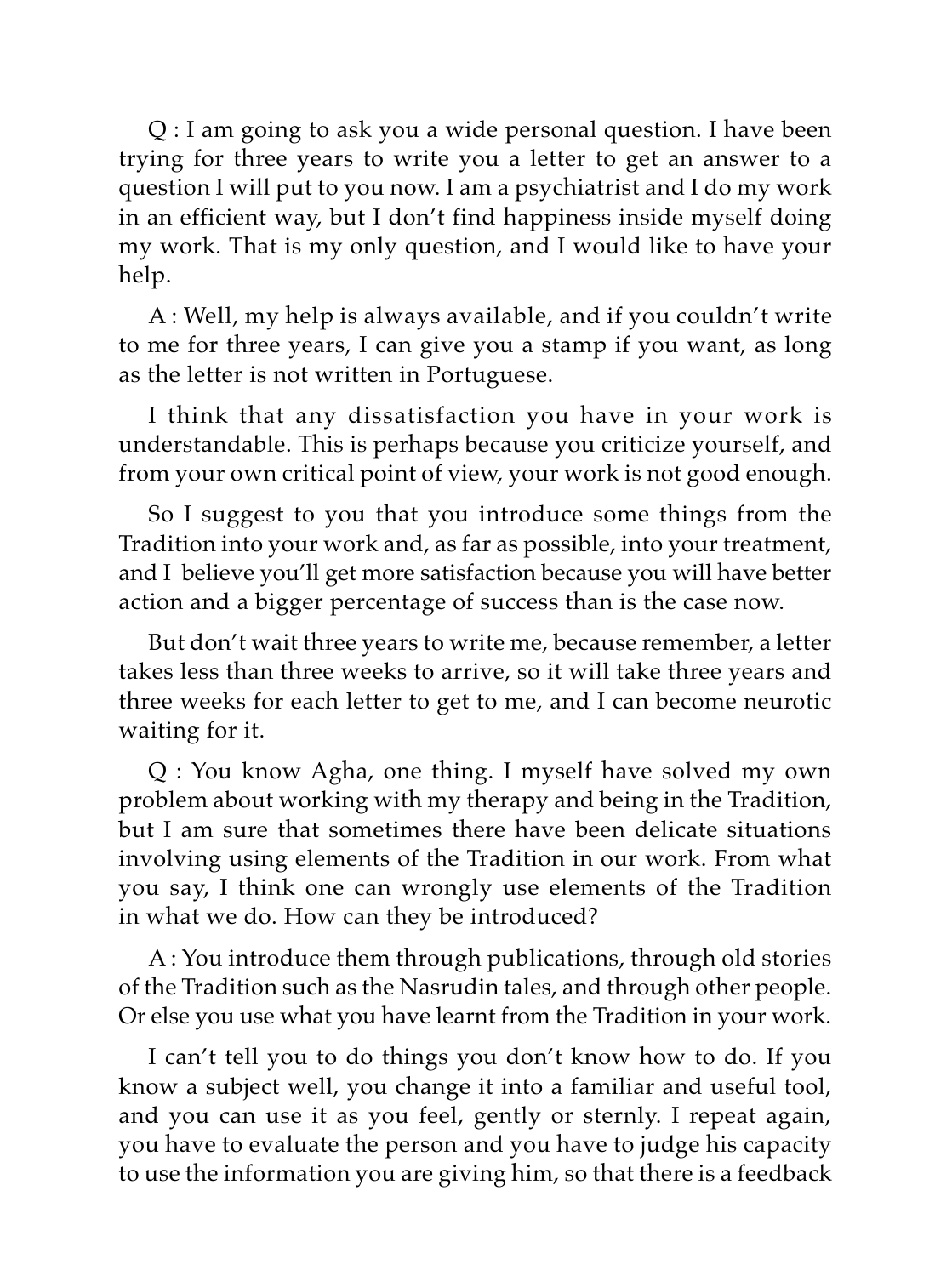to you. If I want to tell you something, I can tell you, but you have to understand it first before passing it on, otherwise it is lack of responsibility.

Q : I'm coming to the conclusion that my work and my development in the Tradition are the same thing.

Q : When I use my own connection with the Tradition with a patient, could the fact that I am taking into consideration my own expectations be damaging for the patient?

A : It depends on your intention. If your intention is really and truly to help the patient and, through this help, to learn a little bit more for yourself, by no means will this be damaging to the patient.

As I have said, you cannot damage a patient by misusing something from the Tradition, but you can certainly make him confused when you use something from the Tradition that is not really familiar to you. Nevertheless, you still do not damage him.

Q : Is there any specific knowledge in the Tradition we could think about and use with the patient? I received one indication, which was to work with sounds and colours with my patients, but I don't know where to look for that kind of material, neither with whom. How does one look for material of the Tradition that is not part of the general information we all receive?

A : There are no specific works designed for this purpose. Masters of the Tradition who studied questions concerning psychological disturbances and illness used, and still use, music, colours and zikrs.

I will send you some colour patterns and some music that can be useful, and you can also use the zikr in such a way that when you have a therapeutic situation with a person coming up, you do your personal zikr for 15 minutes before the meeting. This will increase your energy and programme you to communicate with the person at a deeper level.

So, I will send you this material three years from now.

Q : Please, not three years; three months.

Q : Three days?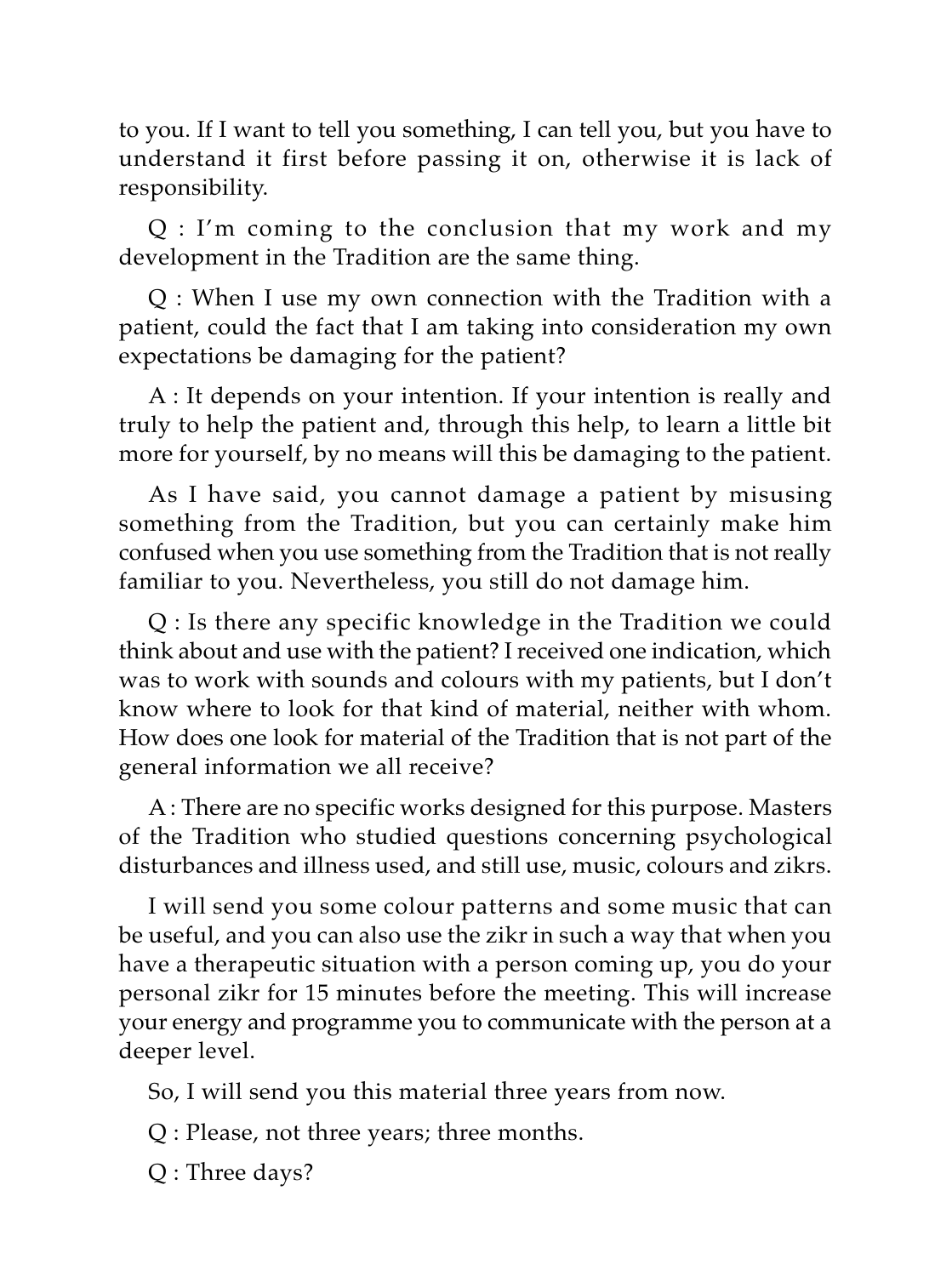A : One month.

Q : Was that a personal indication or can we all of us use this material?

A : It's for everybody.

Q : Is it possible to get to know the human brain completely?

 $A: Yes.$ 

 Q : But if it's not available in western knowledge, how can we know it? Can we learn it?

A : You can learn it, but I'm not going to teach you. The responsibility is very great, the load is very heavy, and it is very dangerous.

Those who know the functioning of the human brain have a great responsibility, because it is an area of great danger where mistakes are not allowed.

Q : Is it useful or worthwhile to undertake therapy in spite of us not having this knowledge?

A : Yes. You don't have to know everything completely. If you know a little and use this little gently, you can produce useful results.

Look, if you knew the complete functioning of the human brain, it means that you would know the secrets of life and death, and those are secrets that are very heavy to carry.

Do you know why everybody has this mark under the nose? Fariduddin Attar explains it to us, and I am not arguing with Attar. The story is: before a baby is born, he knows all the secrets of life and death, and as soon as he is born an angel places its finger there.

Q : I have two questions. Agha, you have said that no therapy is complete, yet there are some therapies that do mention the word "cure". Nevertheless we do have problems with the persons when they finish them. My question is: when people finish a therapy like this, should we accept the idea of cure or should we insist that the patient go on working with what we have to give him?

A : It depends on the individual patient. If that individual patient is convinced he is cured, you tell him: "You are cured and I don't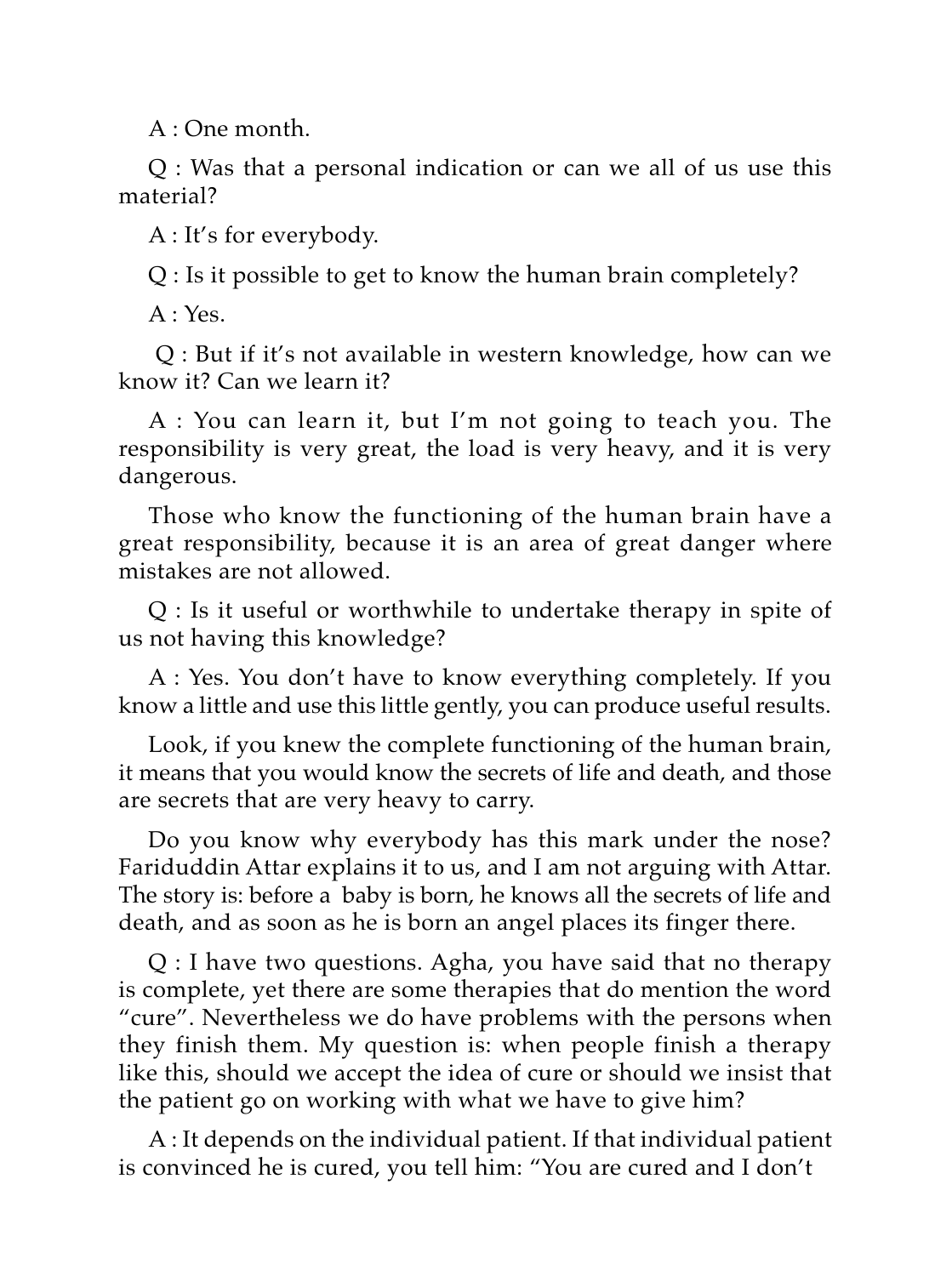want to see you again." If however, there is a little doubt, again it depends on your knowledge about the patient, you can suggest that he continue with some directed reading that could be, depending on your decision, from the Tradition. But making that suggestion to the patient is a personal decision of the therapist.

Q : The other question is similar but it concerns people who are already in the Tradition. What does one do with them?

A : The answer is evident. They do the therapy and go on with their studies in the Tradition.

Q : If friends of the Tradition do ask for assistance in receiving another therapy after they have gone through the basic therapy, because they still have emotional conflicts, should the therapist indicate some continuation?

A : He should indicate the continuation of their work in the Tradition because, as a solution, I prefer the Tradition to any therapy. In the Tradition we already have everything. By this I mean that I don't think I would apply therapy to the group. But then, I am oldfashioned.

Q : One question concerning body-oriented therapy. I feel the Tradition does not give much importance to the body. What could you say about body therapy and bio-energetics? I work with these techniques.

A : The reason you don't find many works on body movement in the Tradition is because we are dealing with the generation and accumulation of energy, and since physical body work uses up energy, we tend to lessen the physical work.

Nevertheless there is nothing against the use of physical energy, be it as a treatment, be it in the form of posture or as a discipline of movement or dance.

People say it's possible to calculate the biorhythms of the body. I also think so, but I don't think it's very useful. I don't think it's bad or negative, and I don't think it's totally useless, but I don't think it is as important as some people say it is.

The body controls its own biorhythms. So what should be very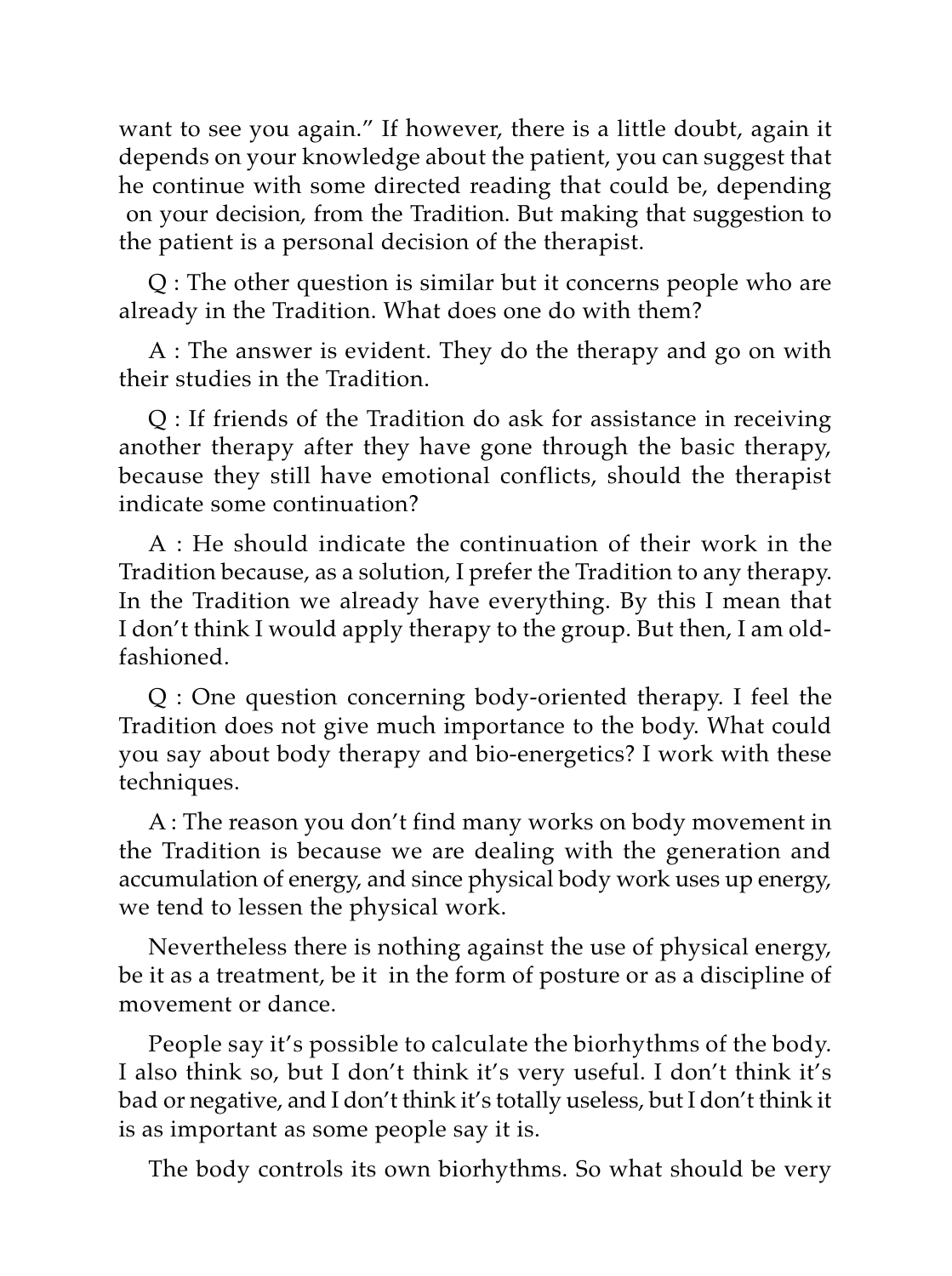carefully taught to the client is to use physical energy in physical situations, and the more valuable energy in deeper activities. Because that deep energy you produce is too valuable to be used in dance, movement or other physical activities.

For example, some of us who are old-fashioned think the zikr should be done silently, because we are so miserable that we need to preserve the least little portion of energy, and we think that in pronouncing the word, we are perhaps using this portion of energy to energize the throat and vocal cords to emit a sound. So why should we not hold that energy in by pronouncing the word inside? I mean, the difference is minimal.

Q : I have a personal question. Concerning the specific locations on the body and chakras, as the yogis say. I would like to ask about the Lataif. It is said they are not physical locations but at the same time, we receive indications about where to concentrate on, using the body. Is this a subtle way of using localized energy? How does it work? I mean, if it isn't a physical location, what is it? And why do we have to concentrate on a physical part of the body?

A : This is because those areas on which we concentrate are areas of energy recollection, and the energy is stored in physical locations, about which we don't talk, for the following reasons:

First, it's not necessary, since that energy is collected in the recollection-center, and it is transmitted to one of the physical centers according to its quality, so that you do not need to know where they are.

Secondly, you don't have to know where they are because you would make a big case of it. Suppose it's the cornea of my left eye, for example, it would then become something important: "Oh, the cornea of my left eye!"; and people would paint it gold or something; perhaps even take it out. So just do it and shut up. Democracy.

Q : For me, the most mysterious things in psychology are the dreams. Can I consider some kinds of dreams as a contact with another dimension?

A : No. From the point of view of the brain, physical sleep is a time in which blocks of cells that were exhausted or damaged are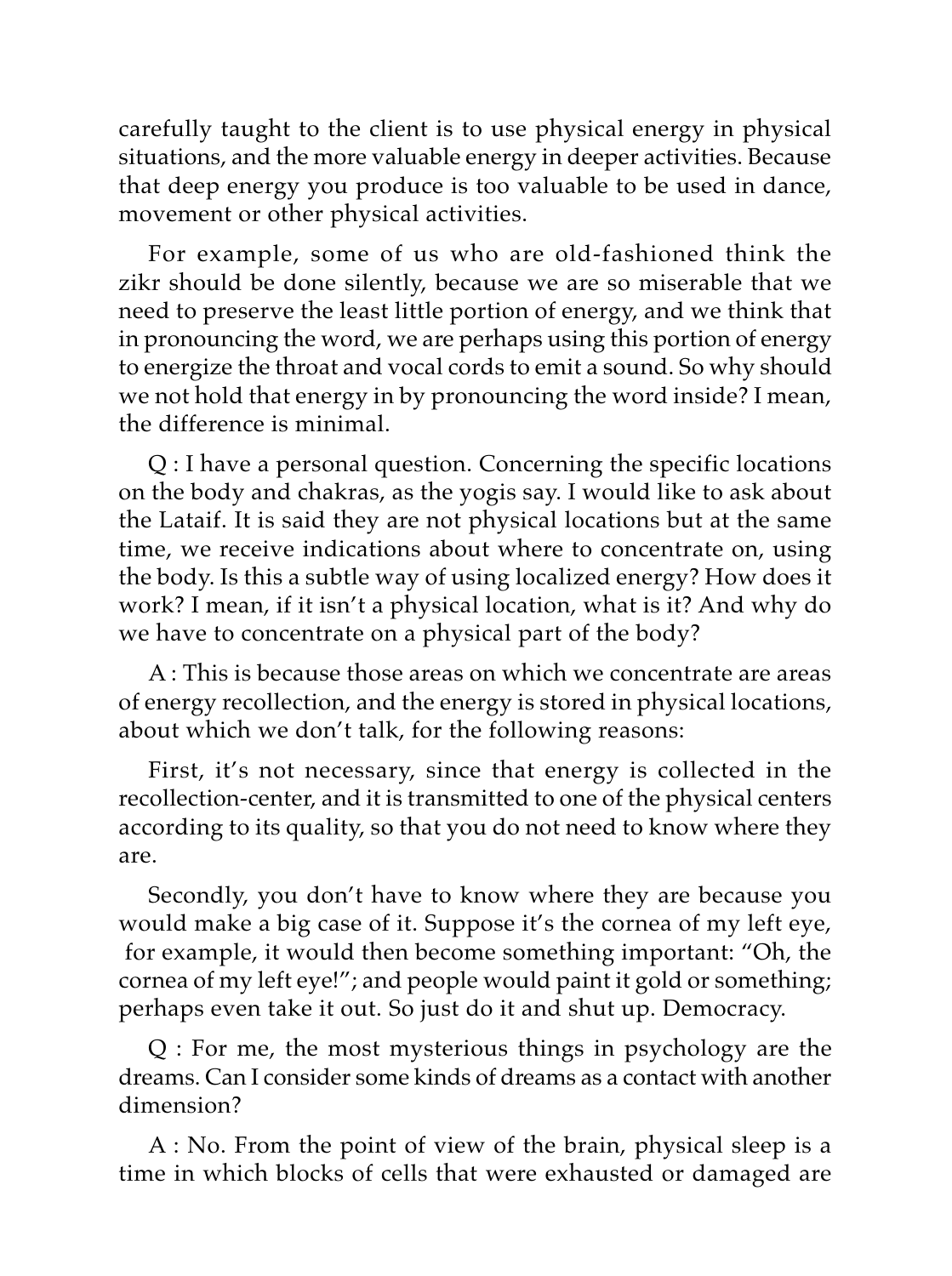replaced, and of course, this also applies to physical activities which happen psychologically.

Q : You have sometimes said that some kinds of contemporary music can be dangerous. I would like to know what is the danger of such music. How can we distinguish between what is harmful and what is not?

A : Well, the simplest way is to hear it and observe oneself, and if you feel that tension is being created, it is probably dangerous. I'm not talking here about the kind of hits that make you stand up and dance, but only when you observe that there are small signs of tension.

In fact, the system generally identifies with or rejects the tone and the rhythm, and the general reaction is then one of hostility.

For instance, many of you here know that all of those sparkling strobe lights in discos are harmful: they spark according to the rhythm of the brain (68 cycles per second). It is equivalent to drinking a bottle of whisky: after a while, you feel smashed.

It's destructive; people know it and go on doing it. There is no control, no law forbidding it, and I think it's terrible.

Q : Many musicians are trying to create different kinds of music, but in my case, I have observed that I became used to a certain kind of music I listened to in my childhood, and when I listen to a different kind of music for the first time, the first reaction is to be astonished, and only afterwards do I get used to the new music.

I would like to know whether it usually happens or if it could be dangerous to the ear, particularly with the new kind of music after Stravinsky?

A : Yes. This really can be a destructive thing. When people are hit with more and more volume on the inner ear, which is delicate, it becomes dampened when they get older. There is nothing that can be done concerning it, but fortunately, the impact of the sound is monitored and filtered internally, and it's not allowed to arrive at the delicate areas where it could be destructive. So you listen, but do not be afraid of it.

This leads me to another point that I am sure those of you who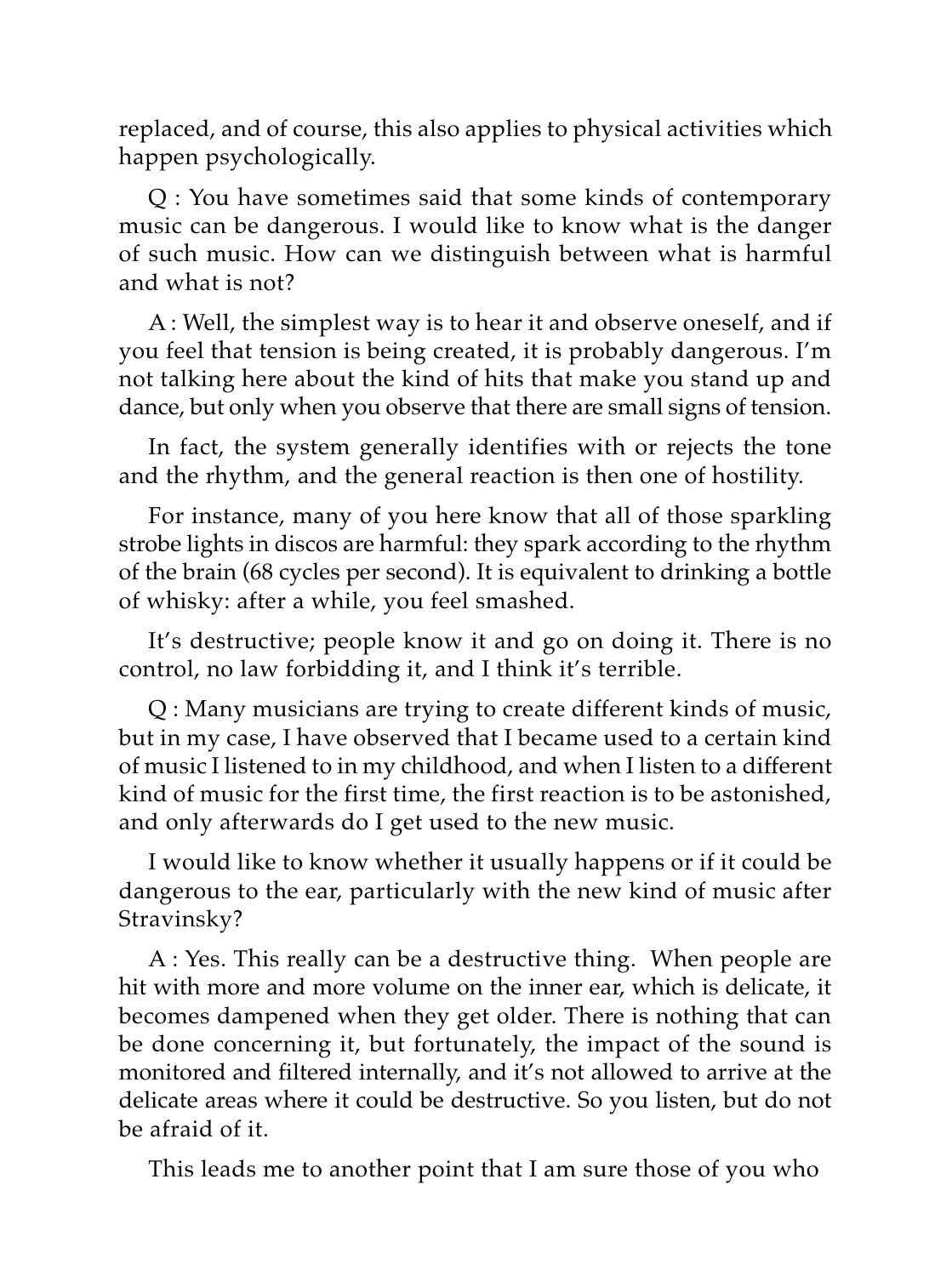work in psychology and psychiatry come across. Very frequently, one of the bases of a neurosis is fear.

This fear is something very real for some persons. You can't tell them: "What are you afraid of? There is no reason"; because for them it's something real and concrete.

I have two stories about fear. One of them is an old story by Solomon Schwartz and the other is mine. He said: "Fear knocked at the door. Faith opened it, and didn't find anything."

On one of those sorts of nights, my children Amina and Arif were crying in their bedroom, and I asked them: "What is happening?"

"There is a wolf in the garden," they said, and to them, it was real.

So I told them: "All right, I don't like to have wolves in the garden, that's deplorable. Put on your dressing-gowns and I will take a flashlight and a gun, and we are going to go to the garden together and we will look under each bush and around each tree, and if the wolf is there, I will shoot."

I would say to Arif or Amina: "Is there any place we should look at?"; and they would say: "How about those trees, let's take a look".

We'd look, and there was no wolf. So I said "The wolf is gone"; and the result was twofold: firstly, we looked for the wolf for about ten minutes and, as a result, the children had eight hours of sleep. Secondly, they knew that if the wolf were there, or a bear, or any other horrible thing, Daddy would take care of the situation.

But this kind of fear can become something quite real, and has to be dealt with very carefully and lessened. It needs to be delicately diluted and not just ignored by saying "What do you mean, fear, there is no reason for fear. Let's go into your problems now."

Q : Do you mean we mustn't contradict what the person is saying? That we must not go against what he is saying?

A : This is true, yes. If it exists for them, we have to accept it, in different ways. Such as looking with a flashlight and showing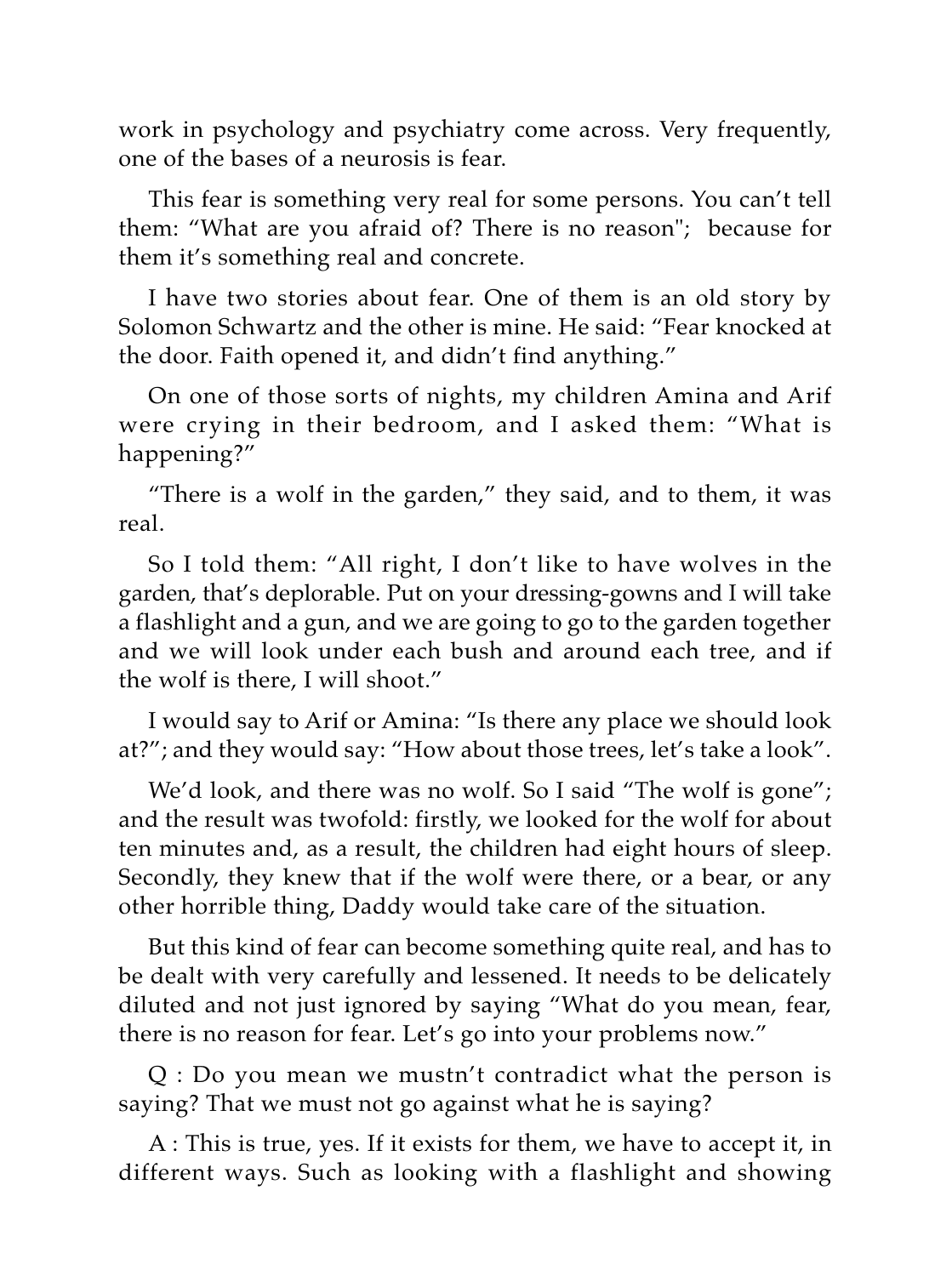or convincing them that it doesn't exist.

A direct contradiction produces: "This person is not sympathetic; he doesn't understand me; how could he understand my problems if he doesn't understand this? If I'm afraid of crossing the street, I'll take a taxi."

You see, you can find a balance between first approving the person's fixation and then sabotaging it.

There is a very delicate way of doing it, and it is the only way it can be done: by means of observation and judgement of what you are doing, and seeing how it is working. If you are going too fast, slow down.

You see, if you establish a patient's picture, this picture must include the expressions produced by your client. If his pulse is beating normally, then it's all right and you come back to it. If the look is expressing something, or the mouth something else; all of these things are signals that you observe, and according to them, you go on, stop, or return to it later.

Q : Could you say something about essence?

A : Yes, I could talk a lot about essence, but your question is very wide.

Q : Some indications of how we can know when we are working with essence or with personality? I recognize that I have asked a very vague question. Three directions, please.

A : All right, three directions.

To begin with, basically, you are using the essence each time you are using any technique or any context of the Tradition. This is in the first place.

Secondly, you are working with the essence, if, before beginning anything, you invoke what we call a "Nyat" or intention. It means 10 or 15 minutes of zikr. If you concentrate yourself on receiving thehelp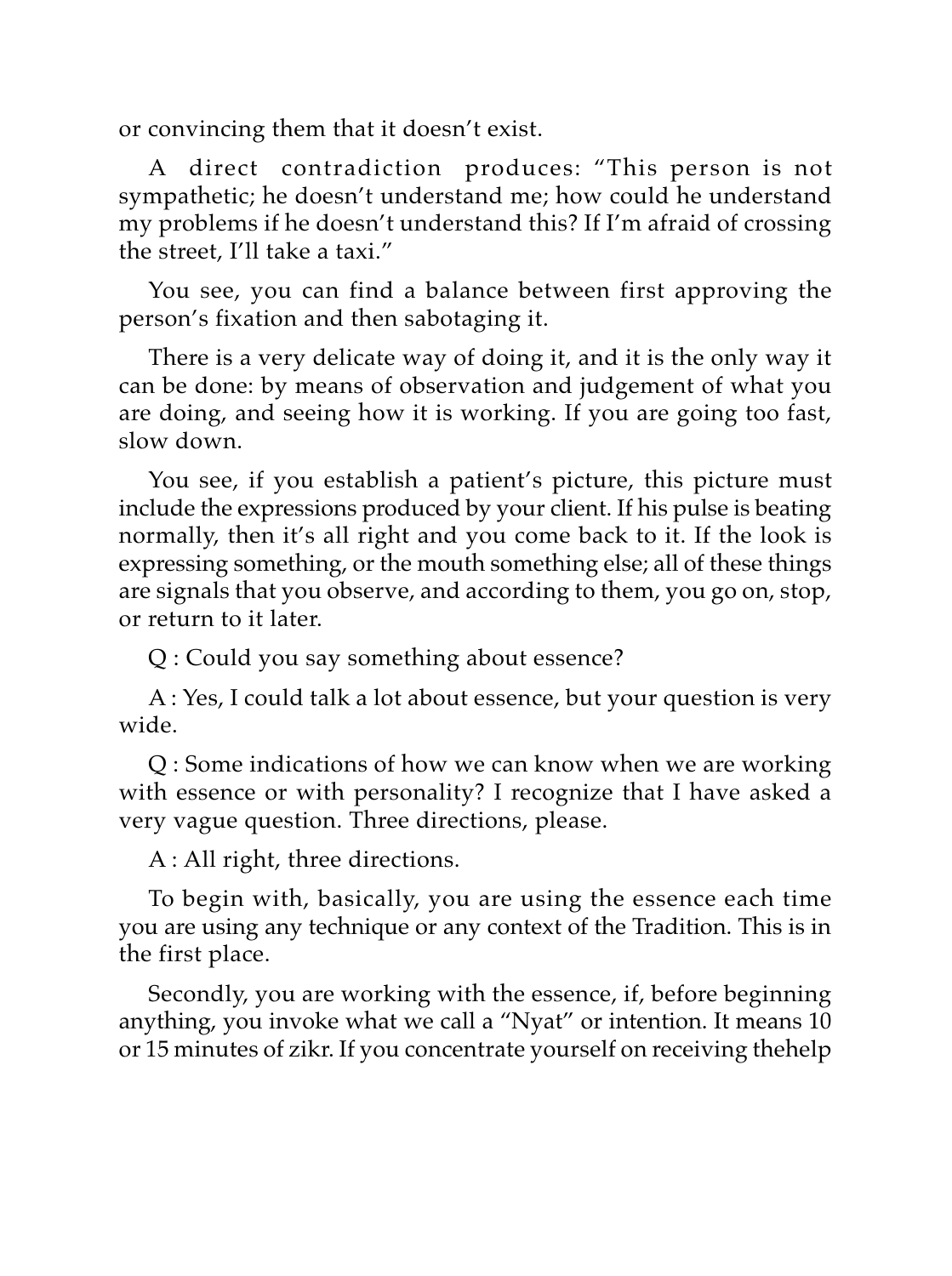help of the Tradition, then you will be using the essence.

The third and most difficult part is when you are treating someone or doing something and suddenly you have no idea of what to do. And then, without you really knowing it, it comes to you. That is the essence working. That's the third. Then there's the fourth, the fifth and the sixth, but let's wait until next year.

Q : This kind of thing has happened with me, since I have come into the Tradition. Suddenly things come to me, and often I tell things I never realized I knew, and that actually could help people.

A : That's because you read something, because you have gone somewhere, because you bought a tasbee, a rug, or an object of the Tradition, and at the moment you really need it, the energy of this thing comes to you.

Someone might say: "I read something and I don't understand it." That's all right, you don't understand it now, but when you have the necessity of understanding it, you will. It's like an investment.

Q : Agha, could the exercising of Rule number 9 (Ukufi Zamani, the time halt) be a way of getting closer to the essence? Of getting to know it in another way?

A : No, you only feel the presence of the essence and its deeper effect when you receive a feedback from the surface, an echo which says that the essence is working. But it's a very light echo, a very soft one.

The reason for all this is fairly obvious: you use the essence in deep centers of the body by charging and making use of that essence. If you bring that concentration of essence to the surface, to the level of your conscious mind, it will explode in the top of your head.

Q : Does the essence work in an unconscious way?

 $A \cdot Y_{PS}$ 

Q : During my work, I feel my connection with the Tradition. Sometimes it is very present, but other times it is not present and the work becomes confused. How could I stabilize that connection, neither too much nor too little?